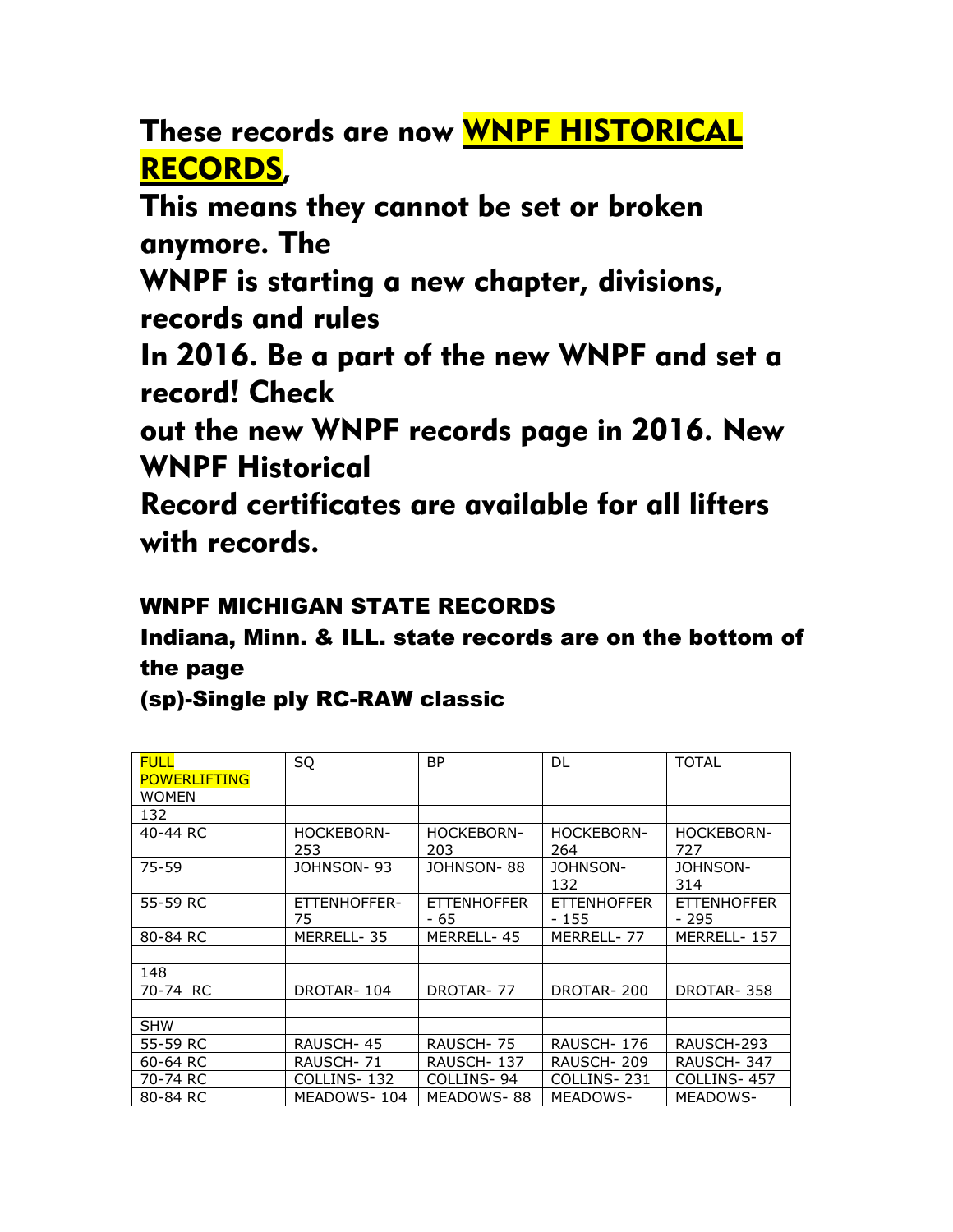|                                    |                          |                                      | 155                        | 341                                |
|------------------------------------|--------------------------|--------------------------------------|----------------------------|------------------------------------|
|                                    |                          |                                      |                            |                                    |
|                                    |                          |                                      |                            |                                    |
|                                    |                          |                                      |                            |                                    |
|                                    |                          |                                      |                            |                                    |
| <b>BENCH ONLY</b><br><b>WOMEN</b>  |                          | <b>DEADLIFT</b><br><b>ONLY-WOMEN</b> |                            | <b>SQUAT ONLY-</b><br><b>WOMEN</b> |
| 132                                |                          | 132                                  |                            | <b>NO RECORDS</b>                  |
| $70 - 74$                          | JOHNSON-83               | 45-49 RAW                            | <b>HOCKEBORN-</b><br>286   |                                    |
| <b>OPEN RAW</b>                    | HOCKEBORN-<br>214        |                                      |                            |                                    |
| 40-44 RAW                          | <b>HOCKEBORN-</b><br>214 | 148                                  | VELTEMA-248                |                                    |
| 55-59 RAW                          | LUMBERT-132              |                                      |                            |                                    |
| <b>OPEN</b>                        | HURLBERT-120             |                                      |                            |                                    |
|                                    |                          | 181                                  | <b>CARR-240</b>            |                                    |
| 148                                |                          |                                      |                            |                                    |
| 55-59 RAW                          | FINLEY-85                |                                      |                            |                                    |
| <b>SUBS</b>                        | HARRISON-148             | <b>BENCH FOR</b><br><b>REPS</b>      |                            |                                    |
| 40-44 RAW                          | VELTEMA-121              | 132                                  |                            |                                    |
| 45-49                              | <b>WAUGH-176</b>         | 45-49                                | $57 -$<br><b>HOCKEBORN</b> |                                    |
|                                    |                          |                                      |                            |                                    |
| 165                                |                          |                                      |                            |                                    |
| 45-49                              | TAYLOR-126               |                                      |                            |                                    |
| 45-49 RAW                          | <b>BUCHIN-83</b>         |                                      |                            |                                    |
|                                    |                          |                                      |                            |                                    |
|                                    |                          |                                      |                            |                                    |
| <b>SHW</b>                         |                          |                                      |                            |                                    |
| <b>OPEN</b>                        | ATKINSON-176             |                                      |                            |                                    |
|                                    |                          |                                      |                            |                                    |
| <b>FULL</b><br><b>POWERLIFTING</b> | SQ                       | <b>BP</b>                            | <b>DL</b>                  | <b>TOTAL</b>                       |
| <b>MEN</b>                         |                          |                                      |                            |                                    |
| 132                                |                          |                                      |                            |                                    |
| <b>TEEN 17-19</b>                  | <b>AULT-300</b>          | <b>AULT-250</b>                      | <b>AULT-375</b>            | <b>AULT-925</b>                    |
| <b>MASTER 85-89</b>                | MERRELL-66               | MERRELL-66                           | MERRELL-143                | MERRELL-275                        |
|                                    |                          |                                      |                            |                                    |
| 148                                |                          |                                      |                            |                                    |
| <b>TEEN 13-16</b>                  | <b>AULT-225</b>          | <b>AULT-200</b>                      | <b>AULT-320</b>            | <b>AULT-745</b>                    |
| OPEN RC                            | WILSON-360               | WILSON-295                           | WILSON-465                 | WILSON-1120                        |
| 50-54 RC                           | WILSON-360               | WILSON-295                           | WILSON-465                 | WILSON-1120                        |
|                                    |                          |                                      |                            |                                    |
|                                    |                          |                                      |                            |                                    |
| 165                                |                          |                                      |                            |                                    |
| $13 - 16$                          | STORNG-336               | 165-STRONG                           | 374 STRONG                 | 876- STRONG                        |
| 17-19 RC                           | KUZNIZN-347              | KUZNIAN-242                          | KUZNIAN-413                | <b>KUZNIAN-</b><br>1003            |
| <b>OPEN</b>                        | RUELAN-446               | RUELAN-440                           | RUELAN-484                 | <b>RUELAN- 1372</b>                |
| <b>SUBS</b>                        | <b>COATS-507</b>         | RUELAN-440                           | 551- COATS                 | COATS-1388                         |
| 40-44 RC                           | SHARPE-137               | SHARPE-297                           | SHARPE-314                 | SHARPE-749                         |
| 40-44 (SP)                         | HARRIS-441               | HARRIS-352                           | HARRIS-512                 | <b>HARRIS-1305</b>                 |
| 65-69 RC                           | STEELE-209               | STEELE-143                           | STELLE-308                 | STEELE-655                         |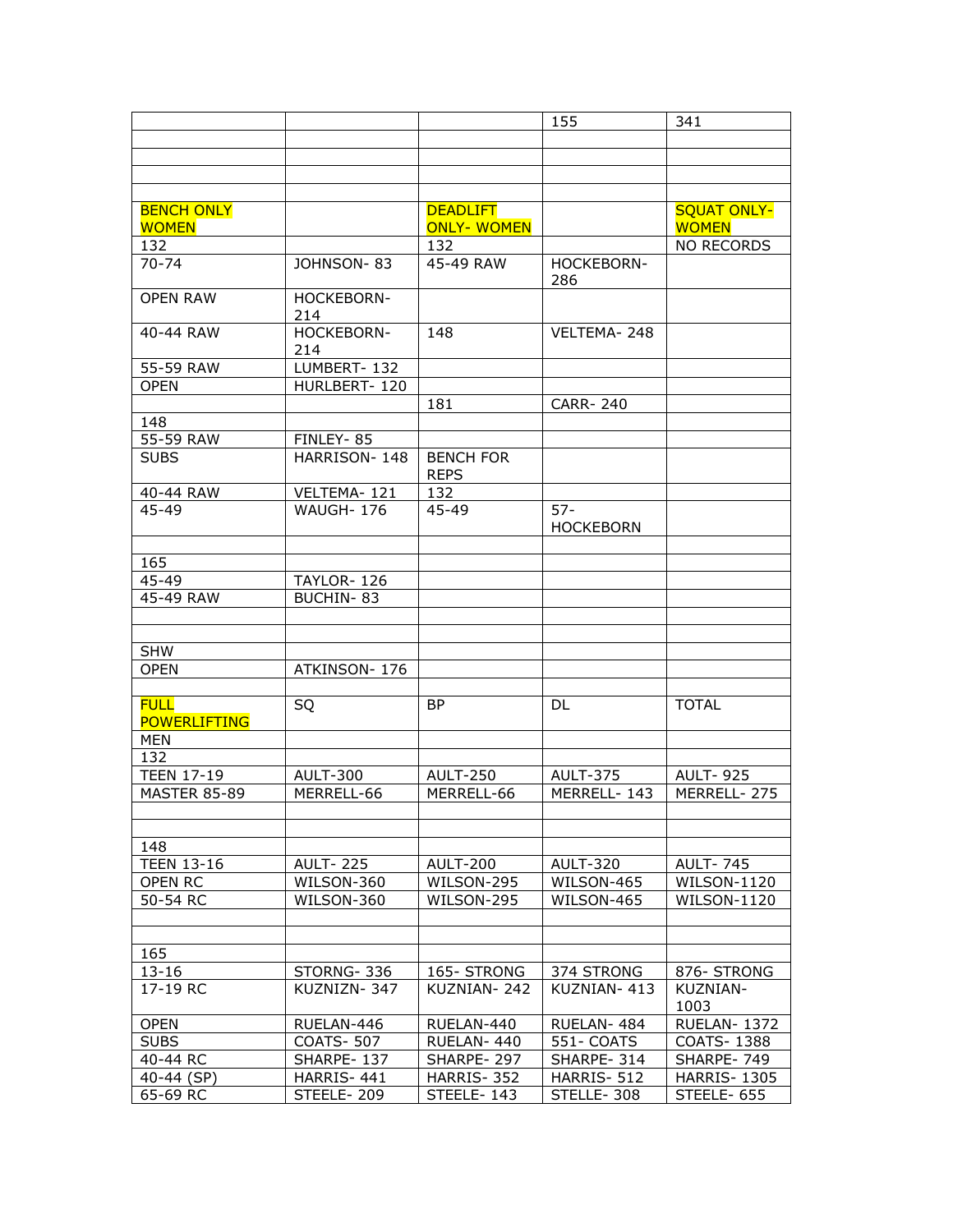| 181                     |                                 |                              |                              |                        |
|-------------------------|---------------------------------|------------------------------|------------------------------|------------------------|
| 17-19 RAW               | YOUNG-420                       | YOUNG-255                    | YOUNG-520                    | 1195-YOUNG             |
| <b>OPEN</b>             | DECKER-584                      | DECKER-429                   | DECKER-677                   | 1691-DECKER            |
| $50 - 54$               | <b>HUEY- 402</b>                | <b>HUEY- 295</b>             | <b>HUEY-385</b>              | 1080- HUEY             |
| 65-69                   | RINGEWOLD-                      | RINGEWOLD-                   | 479-                         | $1151 -$               |
|                         | 446                             | 225                          | RINGEWOLD                    | RINGEWOLD              |
| 75-79 RC                | CREECH-148                      | CREECH-110                   | CREECH-242                   | CREECH-501             |
|                         |                                 |                              |                              |                        |
|                         |                                 |                              |                              |                        |
| 198                     |                                 |                              |                              |                        |
| <b>JUNIOR</b>           | <b>MILLS-479</b>                | <b>MILLS-363</b>             | <b>MILLS-529</b>             | MILLS-1372             |
| <b>OPEN</b>             | <b>BYRNE-562</b>                | <b>BYRNE-385</b>             | <b>GIVENS-589</b>            | <b>BYRNE-1487</b>      |
| $40 - 44$               | RYNBRANDT-                      | JACHIM-325                   | RYNBRANDT-                   | RYNBRANDT-             |
|                         | 407                             |                              | 418                          | 1112                   |
| $50 - 54$               | <b>GIVENS- 507</b>              | <b>GIVENS-363</b>            | <b>GIVENS- 589</b>           | <b>GIVENS-1460</b>     |
| 55-59                   | <b>BATKO-501</b>                | <b>BATKO-242</b>             | <b>BATKO-529</b>             | <b>BATKO-1273</b>      |
|                         |                                 |                              |                              |                        |
| 220                     |                                 |                              |                              |                        |
| 17-19 RC                | YOUNG-550                       | YOUNG-360                    | YOUNG-580                    | <b>YOUNG-1490</b>      |
| <b>OPEN</b>             | GIVENS-606                      | GIVENS-418                   | GIVENS- 667                  | <b>GIVENS-1691</b>     |
| OPEN $-(sp)$            | <b>WARE-400</b>                 | <b>WARE-400</b>              | <b>WARE-405</b>              | <b>WARE-1205</b>       |
| $50 - 54$               | <b>GIVENS- 606</b>              | GIVENS-418                   | GIVENS- 667                  | GIVENS- 1691           |
| 50-54 RC                | HOCKEBORN-                      | HOCKEBORN-                   | HOCKEBORN-                   | HOCKEBORN-             |
|                         | 462                             | 347                          | 468                          | 1278                   |
| 55-59 RC                | FINLEY-303                      | <b>FINLEY-192</b>            | <b>FINLEY-330</b>            | <b>FINLEY- 826</b>     |
| POLICE/FIRE/MILT        | <b>GIVENS- 606</b>              | GIVENS-418                   | GIVENS- 667                  | <b>GIVENS-1691</b>     |
| 60-64 RC                | WENZLAFF-429                    | WENZLAFF-                    | WENZLAFF-                    | <b>WENZLAFF-</b>       |
|                         |                                 | 226                          | 529                          | 1184                   |
|                         |                                 |                              |                              |                        |
| 242                     |                                 |                              |                              |                        |
| 45-49                   | STIVERSON-                      | STIVERSON-                   | STRONG 650                   | STIVERSON-             |
|                         | 633                             | 462                          |                              | 1669                   |
| 55-59 RC                | ARNOLD-308                      | ARNOLD-336                   | ARNOLD-374                   | ARNOLD-1019            |
| <b>OPEN</b>             | STIVERSON-                      | LOPEZ-468                    | STIVERSON-                   | STIVERSON-             |
|                         | 633                             |                              | 600                          | 1669                   |
| OPEN RC                 | LOPEZ- 501                      | $LOPEZ - 435$                | LOPEZ- $584$                 | LOPEZ- 1521            |
| SUBS RC                 | LOPEZ-501                       | 435-LOPEZ                    | LOPEZ-584                    | LOPEZ- 1521            |
| SUBS (SP)               | LOPEZ-606                       | LOPEZ-534                    | LOPEZ-600                    | LOPEZ-1741             |
| $50 - 54$               | HOCKEBORN-                      | HOCKEBORN-                   | HOCKEBORN-                   | HOCKEBORN-             |
|                         | 440                             | 319                          | 352                          | 1112                   |
| POLICE/FIRE/MILT.       | CADY-540                        | CADY-391                     | CADY-595                     | CADY-1526              |
|                         |                                 |                              |                              |                        |
| 275                     |                                 |                              |                              |                        |
| <b>JUNIOR</b>           | <b>BYRNE- 628</b>               | <b>BYRNE-440</b>             | <b>BYRNE- 650</b>            | <b>BYRNE-1719</b>      |
| POLICE/FIRE RC          | HILL- 501                       | HILL- 363                    | <b>HILL-457</b>              | HILL-1322              |
| 45-49 (SP)              | OSTROM-501                      | OSTROM-391                   | OSTROM-523                   | <b>OSTROM-</b>         |
|                         |                                 |                              |                              | 1416                   |
| 55-59 RC                | KRUEGER-165                     | KRUEGER-165                  | KRUEGER-165                  | KRUEGER-496            |
| 60-64 RC                | BERGAN-165                      | BERGAN-165                   | BERGAN-165                   | BERGAN-496             |
|                         |                                 |                              |                              |                        |
| <b>SHW</b>              |                                 |                              |                              |                        |
| <b>OPEN</b><br>50-54 RC | <b>EWALD-628</b><br>MANNING-341 | <b>EWALD-485</b><br>MANNING- | <b>EWALD-661</b><br>MANNING- | EWALD-1774<br>MANNING- |
|                         |                                 | 253                          | 446                          | 1036                   |
|                         |                                 |                              |                              |                        |
| <b>BENCH ONLY</b>       |                                 |                              | <b>DEADLIFT</b>              |                        |
|                         |                                 |                              |                              |                        |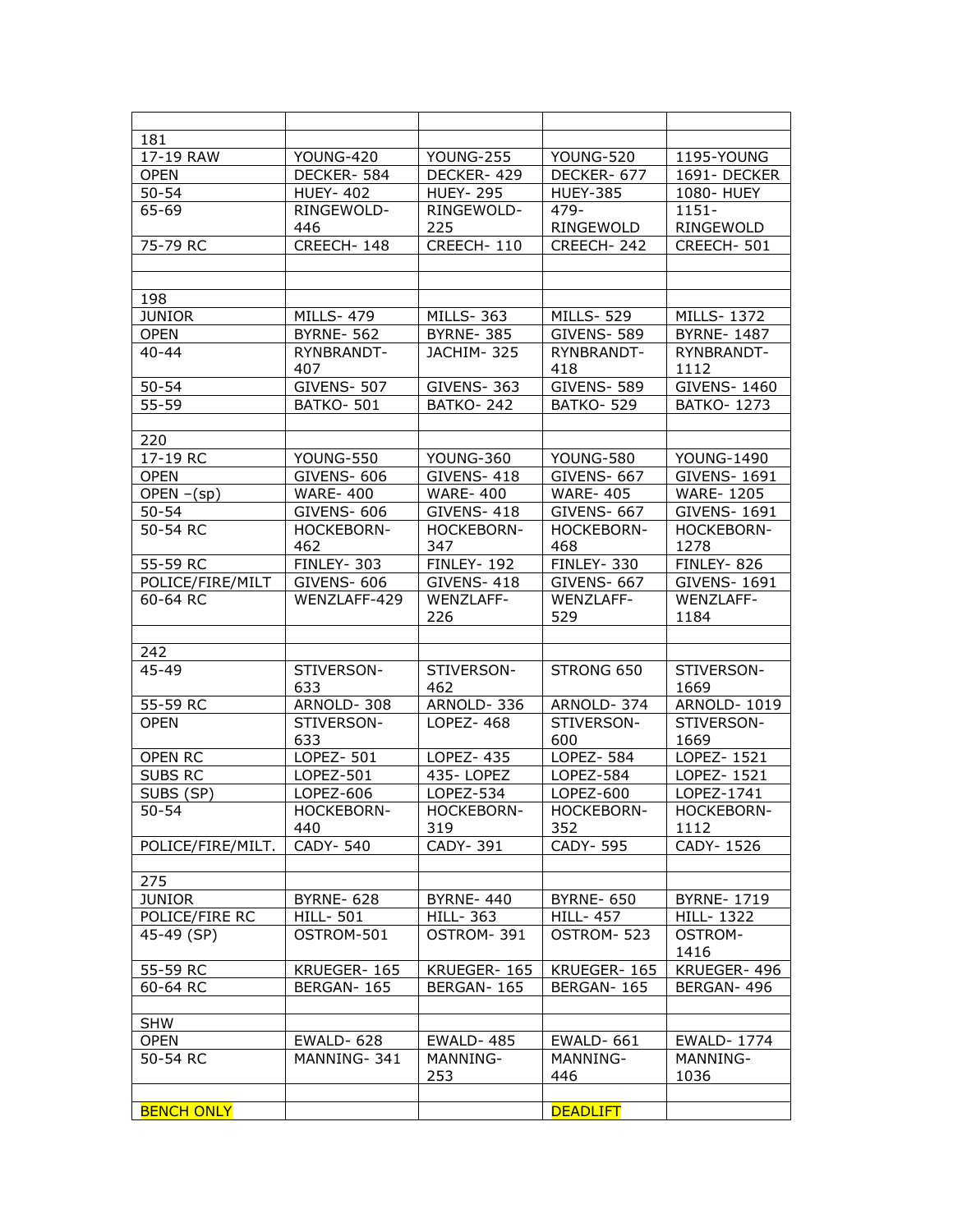|                   |                    | <b>ONLY</b>                      |                   |  |
|-------------------|--------------------|----------------------------------|-------------------|--|
| 114               |                    |                                  |                   |  |
| 13-16 RAW         | TAMMINGA-<br>104   | 123                              |                   |  |
|                   |                    | <b>OPEN</b>                      | <b>VOEUN-363</b>  |  |
| 123               |                    | <b>OPEN RAW</b>                  | <b>VOCUM-352</b>  |  |
| <b>OPEN RAW</b>   | <b>VOCUM-352</b>   |                                  |                   |  |
| <b>OPEN</b>       | <b>VOEUN-245</b>   | 132                              |                   |  |
|                   |                    | 17-19 RAW                        | <b>WASS-248</b>   |  |
| 148               |                    |                                  |                   |  |
| <b>OPEN</b>       | RUELAN-440         | 148                              |                   |  |
| <b>OPEN RAW</b>   | WILSON-295         | LIFETIME RAW                     | WILSON-465        |  |
| LIFETIME RAW      | WILSON-295         | 50-54 RAW                        | WILSON-465        |  |
| 50-54 RAW         | WILSON-295         |                                  |                   |  |
| 55-59             | MORRISON-<br>220   |                                  |                   |  |
| 13-16 RAW         | STRICKLING-<br>121 |                                  |                   |  |
| $13 - 16$         | LOPEZ-190          | 165                              |                   |  |
| LIFETIME RAW      | SOWARDS-331        | <b>JUNIOR RAW</b>                | MCCRUMB-<br>325   |  |
| $17 - 19$         | <b>HART-295</b>    | 60-64 RAW                        | <b>STAAB-275</b>  |  |
| <b>JUNIOR</b>     | MCCRUMB-275        |                                  |                   |  |
|                   |                    | 181                              |                   |  |
|                   |                    | <b>OPEN</b>                      | DECKER-683        |  |
|                   |                    | 13-16 RAW                        | MOLEWYK-253       |  |
| 165               |                    | 20-23 RAW                        | <b>CARR-242</b>   |  |
| 13-16 RAW         | VOGELZANG-<br>99   | 40-44                            | PLATSKO-462       |  |
| <b>JUNIOR RAW</b> | MCCRUMB-275        |                                  |                   |  |
| <b>OPEN</b>       | HAZELTON-391       | 198                              |                   |  |
| 35-39             | HAZELTON-391       | <b>SUBS</b>                      |                   |  |
| 40-44             | HAZELTON-385       | $55 - 59$                        | <b>BATKO-501</b>  |  |
| 60-64             | KISZELIK-154       | <b>OPEN RAW</b>                  | CHIMENTO-<br>501  |  |
| 13-16 RAW         | ANDERSON-<br>230   | <b>SUBS RAW</b>                  | CHIMENTO-<br>501  |  |
| <b>OPEN RAW</b>   | GARCIA-390         | 40-44 RAW                        | JACHIM-393        |  |
| 40-44 RAW         | SHARPE-292         |                                  |                   |  |
|                   |                    | 220                              |                   |  |
|                   |                    | 50-54                            | GUNTER-501        |  |
| 181               |                    | $17 - 19$                        | SCHNEIDER-<br>451 |  |
| $17 - 19$         | CARPENTER-<br>358  |                                  |                   |  |
| 13-16 RAW         | PALENA-292         | <b>OPEN</b>                      | OTERO-570         |  |
| $20 - 23$         | VEACH-413          | 65-69 RAW                        | TURNER-314        |  |
| <b>OPEN</b>       | <b>MILLS-270</b>   | <b>SUBS</b>                      | SWIRPLE-501       |  |
| 80-84             | <b>SIMKO-176</b>   |                                  |                   |  |
| $35 - 39$         | HOUSER-303         | 242                              |                   |  |
| $40 - 44$         | HOUSER-319         | <b>OPEN</b><br>STIVERSON-<br>650 |                   |  |
| 45-49 RAW         | GARCIA-375         |                                  |                   |  |
| <b>OPEN RAW</b>   | MARTIN-413         | <b>SUBS</b>                      | CASEMEIR-<br>600  |  |
| 55-59 RAW         | SCHRODER-          | <b>JUNIOR</b>                    | STIVERSON-        |  |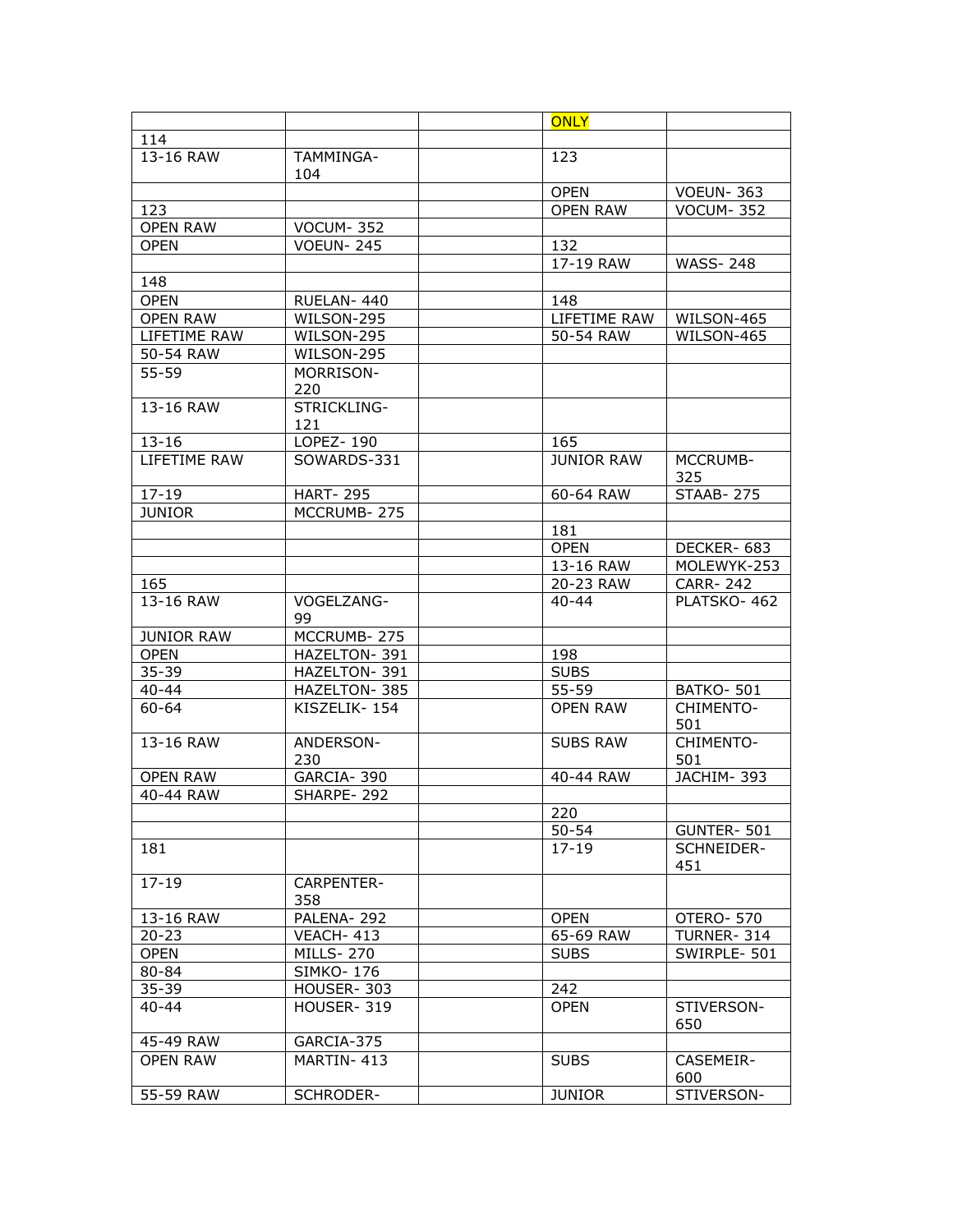|                   | 220                      |                               | 650               |
|-------------------|--------------------------|-------------------------------|-------------------|
| 60-64 RAW         | KISZELIK-165             | LOPEZ- 551<br><b>OPEN RAW</b> |                   |
| $60 - 64$         | HEMENWAY-<br>248         | LOPEZ- 551<br><b>SUBS RAW</b> |                   |
| $50 - 54$         | <b>HUEY-308</b>          | 60-64 RAW                     | WFN7I AFF-<br>540 |
|                   |                          | 55-59 RAW                     | ARNOLD-374        |
| 198               |                          |                               |                   |
| $13 - 16$         | <b>BATY-148</b>          | 275                           |                   |
| $20 - 23$         | DUNCAN-385               | <b>OPEN</b>                   | KLEIN-704         |
| <b>OPEN</b>       | COLEMAN-512              | <b>OPEN RAW</b>               | STIVERSON-<br>650 |
| $35 - 39$         | <b>JONES-490</b>         |                               |                   |
| 40-44 (SP)        | JACHIN-374               |                               |                   |
| $40 - 44$         | <b>JONES-451</b>         | <b>SHW</b>                    |                   |
| 40-44 RAW         | <b>COVEY-402</b>         | <b>OPEN</b>                   | <b>CARR-500</b>   |
| 45-49             | <b>BONA-325</b>          | <b>JUNIOR</b>                 | CARR- 567         |
| 60-64             | <b>BATKO-236</b>         | <b>OPEN RAW</b>               | EBAUGH-529        |
| <b>SUBS</b>       |                          | 55-59 RAW                     | MANNING-<br>435   |
| 13-16 RAW         | RODRIGUEZ-<br>198        |                               |                   |
| 17-19 RAW         | SHEERAN-286              |                               |                   |
| 20-23 RAW         | <b>DUSENDANG-</b><br>352 |                               |                   |
| <b>OPEN RAW</b>   | MADISON-413              | <b>SQUAT ONLY</b>             |                   |
| 75-79 RAW         | <b>SIMKO-203</b>         | 148                           |                   |
| 80-84 RAW         | <b>SIMKO-198</b>         | LIFETIME RC                   |                   |
|                   |                          | <b>WILSON</b><br>360          |                   |
| 220               |                          | 50-54 RC                      |                   |
| <b>OPEN</b>       | <b>STORY-468</b>         | WILSON<br>360                 |                   |
| $40 - 44$         | MELLINGER-<br>429        |                               |                   |
| $45 - 49$         | MELLINGER-<br>435        |                               |                   |
| 50-54 RAW         | HOCKEBORN-<br>319        |                               |                   |
| 55-59             | BRODSKI-308              |                               |                   |
| 60-64 RAW         | KREITZBENBER-<br>303     |                               |                   |
| 65-69 RAW         | <b>TURNER-192</b>        |                               |                   |
| $17 - 19$         | SCHNEIDER-<br>285        | <b>POWERCURL</b>              |                   |
| 17-19 RAW         | SCHNEIDER-<br>280        | <b>WOMEN</b>                  |                   |
| 45-49 RAW         | BIEBUYCK-330             | 132                           |                   |
| 55-59 RAW         | BRADSKI-308              | $40 - 49$                     |                   |
| <b>JUNIOR RAW</b> | SCHREIDER-<br>286        | <b>HOCKEBORN</b><br>95        |                   |
| $35 - 39$         | MORRIS-407               |                               |                   |
| 35-39 (SP)        | SWIRPLE-374              | MEN                           |                   |
|                   |                          |                               |                   |
| 242               |                          | 165                           |                   |
| $17 - 19$         | CUNNINGHAM-<br>446       | Open                          |                   |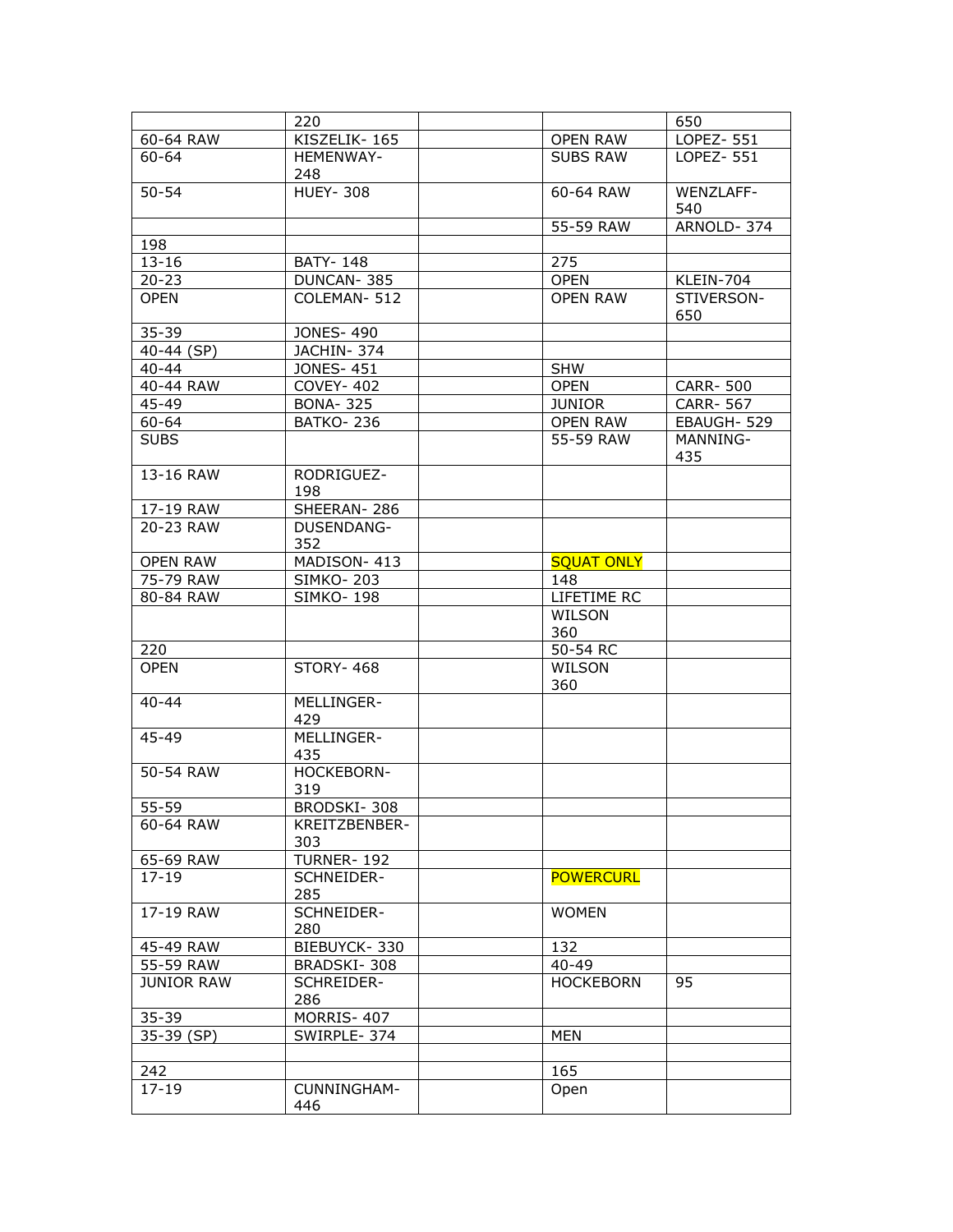| 17-19 RAW         | KEO-424                   | Staab       | 163 |
|-------------------|---------------------------|-------------|-----|
| <b>JUNIOR</b>     | LIMBACK-330               | 60-69       |     |
| <b>OPEN</b>       | <b>LOPEZ-489</b>          | Staab       | 165 |
| <b>OPEN RAW</b>   | LOPEZ-446                 |             |     |
| <b>SUBMASTERS</b> | LOPEZ-490                 | 181         |     |
| <b>SUBS RAW</b>   | LOPEZ-446                 | 60-69       |     |
| $40 - 44$         |                           | Staab       | 165 |
| 45-49 RAW         | SCHNEIDER-<br>370         |             |     |
| 45-49             | ZINTMASTER-<br>319        | 220         |     |
| 55-59             | <b>WASHINGTON-</b><br>330 | <b>OPEN</b> |     |
| 60-64 RAW         | MELOCHE-270               | LAMB        | 155 |
| 60-64             | SEAMAN-358                | $50 - 59$   |     |
| 65-69             | ANDREWS-336               | LAMB        | 155 |
| 60-64 RAW         | SEAMAN-363                |             |     |
| 40-44 RAW         | CHAMPION-396              |             |     |
| 50-54 RAW         | <b>COHL-292</b>           |             |     |
| 55-59 RAW         | ARNOLD-336                |             |     |
| POLICE/FIRE       | STEARS-430                |             |     |
|                   |                           |             |     |
| 275               |                           |             |     |
| $20 - 23$         | STIVERSON-<br>551         |             |     |
| <b>OPEN</b>       | NEWMAN-463                |             |     |
| 45-49             | HANSEN-402                |             |     |
| 45-49 (SP)        | HANSEN-424                |             |     |
| $55 - 59$         | KRUEGER-385               |             |     |
| 17-19 RAW         | KEO-396                   |             |     |
|                   |                           |             |     |
| <b>OPEN RAW</b>   | KRUEGER-341               |             |     |
| 40-44 RAW         | MARTIN-462                |             |     |
| 45-49 RAW         | MARTIN-473                |             |     |
| 55-59 RAW         | KRUEGER-341               |             |     |
| 60-64 RAW         | BERGAN-231                |             |     |
| <b>SUBMASTERS</b> | GARZA- 413                |             |     |
|                   |                           |             |     |
| <b>SHW</b>        |                           |             |     |
| 55-59 RAW         | MANNING-264               |             |     |
| <b>OPEN RAW</b>   | EBAUGH-402                |             |     |
| 45-49 RAW         | <b>TURNER-500</b>         |             |     |
|                   |                           |             |     |

## INDIANA STATE RECORDS

| <b>BENCH</b><br><b>ONLY</b> |                    | <b>DEADLIFT</b><br><b>ONLY</b> |  |
|-----------------------------|--------------------|--------------------------------|--|
| 105                         |                    |                                |  |
| 20-23 RAW                   | Grossnickle-<br>82 |                                |  |
|                             |                    |                                |  |
| 165                         |                    |                                |  |
| <b>OPEN RAW</b>             | LANGWELL-<br>352   |                                |  |